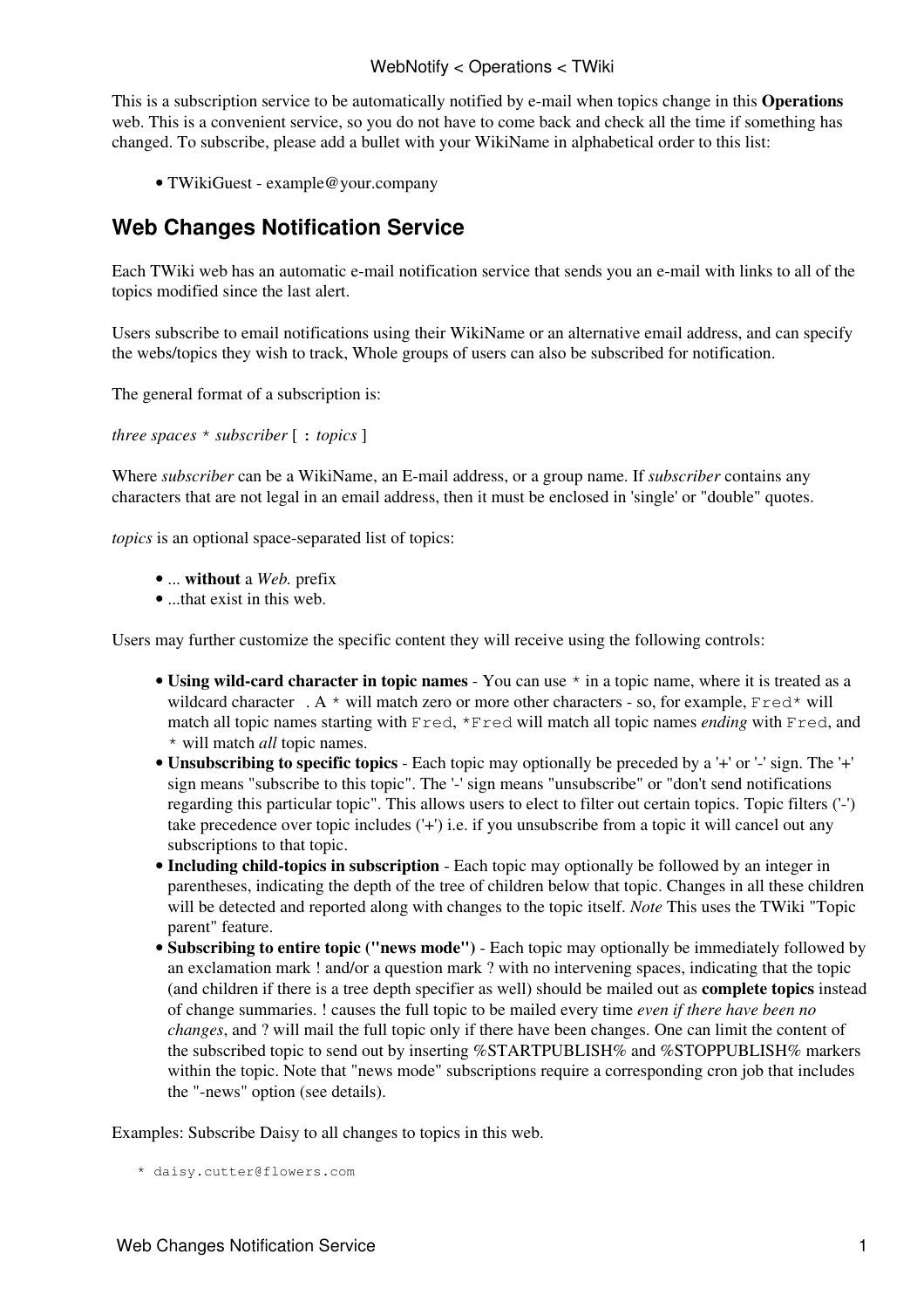## WebNotify < Operations < TWiki

Subscribe Daisy to all changes to topics that start with Web.

```
 * daisy.cutter@flowers.com : Web*
```
Subscribe Daisy to changes to topics starting with Petal, and their immediate children, WeedKillers and children to a depth of 3, and all topics that match start with  $P$ retty and end with  $F$ lowers e.g. PrettyPinkFlowers

\* DaisyCutter: Petal\* (1) WeedKillers (3) Pretty\*Flowers

Subscribe StarTrekFan to changes to all topics that start with Star **except** those that end in Wars, sInTheirEyes or shipTroopers.

```
 * StarTrekFan: Star* - *Wars - *sInTheirEyes - *shipTroopers
```
Subscribe Daisy to the full content of NewsLetter whenever it has changed

\* daisy@flowers.com: NewsLetter?

Subscribe buttercup to NewsLetter and its immediate children, even if it hasn't changed.

```
 * buttercup@flowers.com: NewsLetter! (1)
```
Subscribe GardenGroup (which includes Petunia) to all changed topics under AllnewsLetters to a depth of 3. Then unsubscribe Petunia from the ManureNewsLetter, which she would normally get as a member of [GardenGroup](https://wiki-igi.cnaf.infn.it/twiki/bin/edit/TWiki/GardenGroup?topicparent=Operations.WebNotify;nowysiwyg=0):

- \* GardenGroup: AllNewsLetters? (3)
- \* petunia@flowers.com: ManureNewsLetter

Subscribe IT: admins (a non-TWiki group defined by an alternate user mapping) to all changes to Web\* topics.

\* 'IT:admins' : Web\*

A user may be listed many times in the WebNotify topic. Where a user has several lines in WebNotify that all match the same topic, they will only be notified about *changes* that topic *once* (though they will still receive individual mails for news topics).

If a *group* is listed for notification, the group will be recursively expanded to the e-mail addresses of all members.

*A Warning:* Because an email address is not linked to a user name, there is no way for TWiki to check access controls for subscribers identified by email addresses. A subscriber identified by an email address alone will only be sent change notifications if the topic they are subscribed to is readable by guest users. You can limit what email addresses can be used in %NOTIFYTOPIC%, or even block use of emails altogther, using the {MailerContrib}{EmailFilterIn} setting in =configure.

*Tip:* List names in alphabetical order to make it easier to find the names.

*Note for System Administrators:* Notification is supported by an add-on to the TWiki kernel called the MailerContrib. See the [MailerContrib](https://wiki-igi.cnaf.infn.it/twiki/bin/view/TWiki/MailerContrib) topic for details of how to set up this service.

*Note:* If you prefer a news feed, point your reader to [WebRss](https://wiki-igi.cnaf.infn.it/twiki/bin/view/Operations/WebRss) (for RSS 1.0 feeds) or [WebAtom](https://wiki-igi.cnaf.infn.it/twiki/bin/view/Operations/WebAtom) (for ATOM 1.0 feeds). Learn more at [WebRssBase](https://wiki-igi.cnaf.infn.it/twiki/bin/view/TWiki/WebRssBase) and [WebAtomBase,](https://wiki-igi.cnaf.infn.it/twiki/bin/view/TWiki/WebAtomBase) respectively.